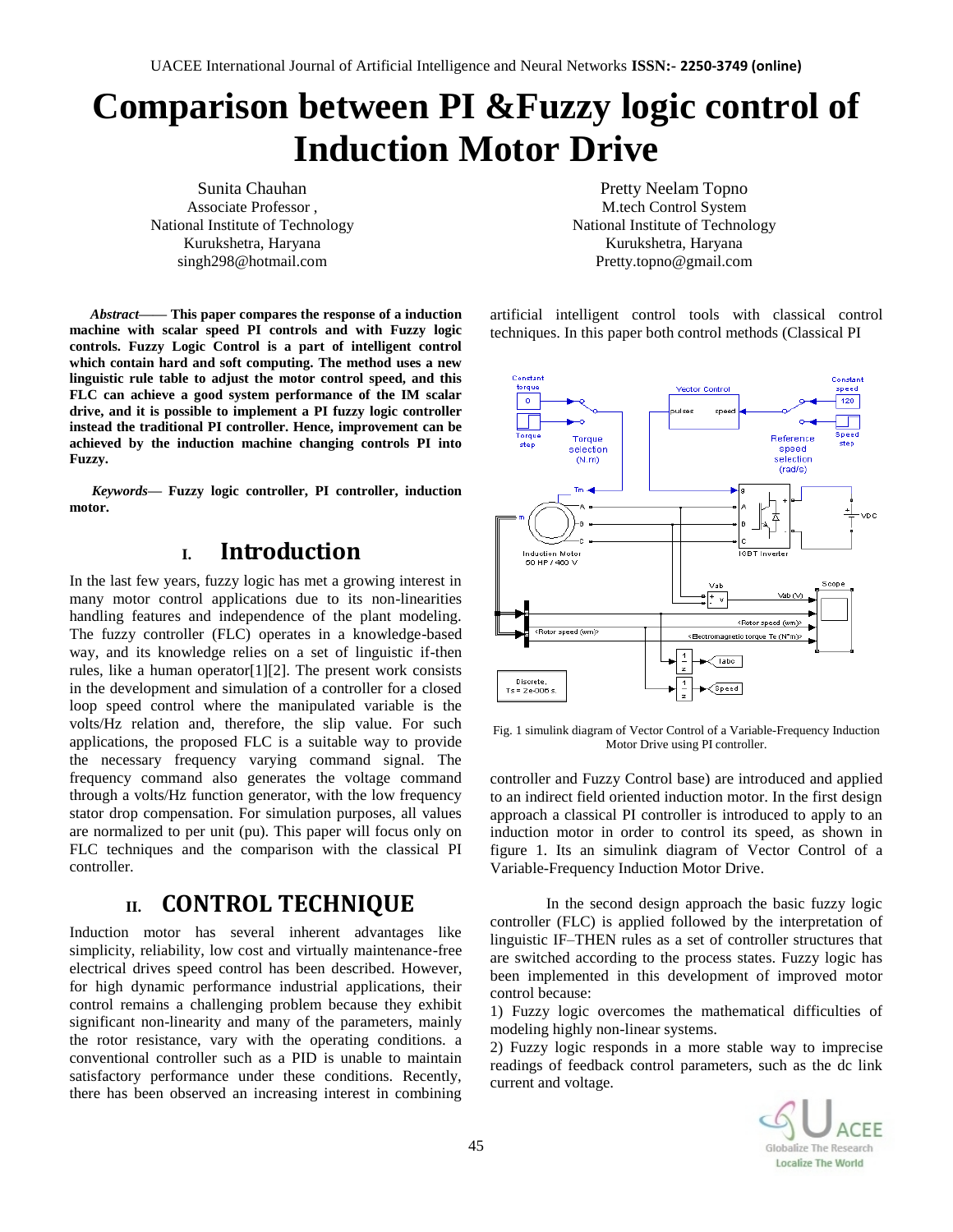

Fig.2 Fuzzy Logic Controller

### *A. Vector Control Drive*

The method of torque control in ac machines is called either vector control or, alternatively field orientation. Vector control refers to the manipulation of terminal currents, flux linkages and voltages to affect the motor torque while field orientation refers to the manipulation of the field quantities within the motor itself. A complete vector controlled induction motor signal diagram is shown in figure 3. The feedback speed control loop generates the active or torque current command iqs\*'. The vector rotator receives the torque and excitation current commands Iqs\* and ids\* from one of the two positions of a switch: the transient position (1) or the steady state position (2). The fuzzy controller becomes effective at Steady state condition; i.e., when the speed loop error,  $d\omega_r$  approaches zero. A disadvantage of this control mode is that the transient response becomes sluggish. For any change in load torque or speed command, fast transient response capability of the drive can be restored by establishing the rated flux.

### *B. Fuzzy Logic Controller*

The fuzzy controller is basically an input/output static nonlinear mapping, the controller action can be written in the form

$$
K_1E + K_2CE = DU \tag{1}
$$

Where  $K_1$  and  $K_2$  are non-linear coefficients or gain factors, E and CE are error and change in error respectively, DU is output [6]. Including the summation process above equation can be written as

$$
\int DU = \int K_1 E dt + \int K_2 CE dt
$$
 (2)  
or  

$$
U = K_1 \int E dt + K_2 E
$$
 (3)

which is a fuzzy P-I controller with non-linear gain factors. Input variables require be normalized which range of

membership functions specify them, in figure (2) normalization factors have shown with  $K_1$  and  $K_2$ . Suitable normalization has direct influence in algorithm optimality and faster response. Figure  $(4)$ , $(5)$ & $(6)$  shows normalized membership functions for input and output variables. Fuzzy logic controller operation is basis on control expression of table I.



Fig. 4 Input (e) Membership functions



Fig. 5 Input (ce) Membership functions



Fig 6. Output (du) Membership functions

#### C. Fuzzy Set & Rule Formation

A simple control rule can be written in fuzzy logic as: If error (E) is zero (ZE) and change in error (CE) is negative small (NS), then output (DU) is negative small (NVS).

 $ZE = Zero NB = Negative Big NM = Negative Medium$  $NS = Negative Small NVS = Negative Very Small PVS =$ Positive very small  $PS = Positive Small PM = Positive$  $Median PB = Positive Big$ 

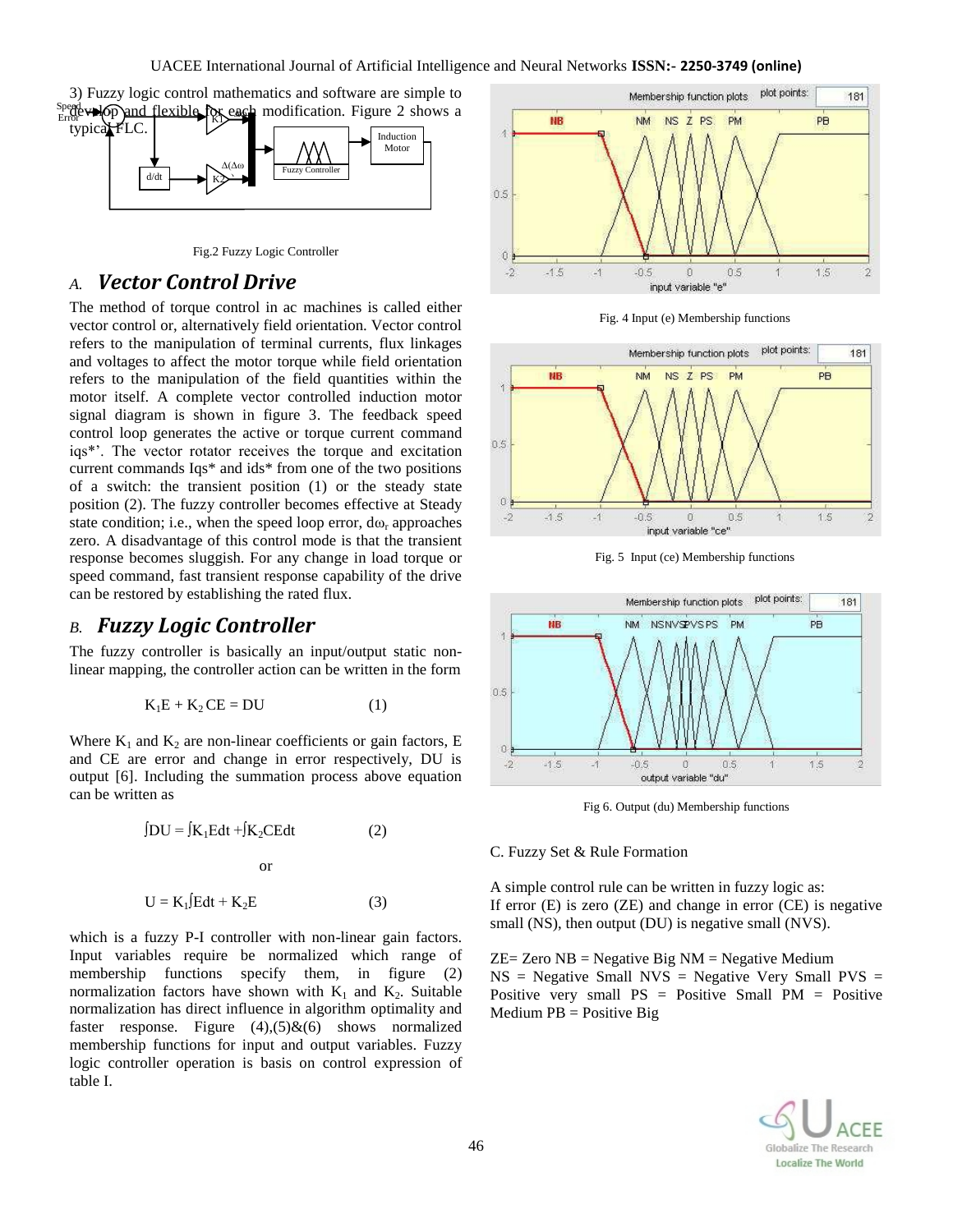#### UACEE International Journal of Artificial Intelligence and Neural Networks **ISSN:- 2250-3749 (online)**

| E         | NB        | NM        | <b>NS</b>  | ZΕ         | <b>PS</b>  | <b>PM</b> | <b>PB</b> |
|-----------|-----------|-----------|------------|------------|------------|-----------|-----------|
| <b>CE</b> |           |           |            |            |            |           |           |
|           |           |           |            |            |            |           |           |
| NB        | NB        | NB        | <b>NB</b>  | <b>NM</b>  | <b>NM</b>  | <b>NS</b> | ΖE        |
| <b>NM</b> | NB        | NB        | <b>NM</b>  | <b>NS</b>  | <b>NS</b>  | ZΕ        | <b>PS</b> |
| <b>NS</b> | NB        | <b>NM</b> | <b>NS</b>  | <b>NVS</b> | ZΕ         | <b>PS</b> | <b>PM</b> |
| ZΕ        | <b>NM</b> | <b>NS</b> | <b>NVS</b> | ZΕ         | <b>PVS</b> | <b>PS</b> | <b>PM</b> |
| <b>PS</b> | <b>NM</b> | <b>NS</b> | ZΕ         | <b>PVS</b> | <b>PS</b>  | <b>PM</b> | <b>PB</b> |
| <b>PM</b> | <b>NS</b> | ZΕ        | <b>PS</b>  | <b>PS</b>  | <b>PM</b>  | <b>PB</b> | <b>PB</b> |
| <b>PB</b> | ZΕ        | PS        | <b>PM</b>  | <b>PM</b>  | PВ         | <b>PB</b> | <b>PB</b> |

Table.1 Rules for FL Controller

Next figure shows 3-dimensional surface of the I/O membership function used in Fuzzy Logic System



Fig. 7. Three-dimensional plot of control surface.

# **III. Simulation RESULTS**

In this paper two case studies have been studied. In Both simulations, it is used simulink and powersym toolboxes of MATLAB software. In the first case study, a 50 HP induction motor is started and controlled by a PID controller. 3 phase voltages and currents are measured and plotted in the first 3 seconds of its action. Also acceleration curve and output torque are investigated. All graphs are shown in figure 9. In the second case, the same motor is started and controlled by a Fuzzy Logic Based controller as shown in figure 8. Its an simulink diagram of Fuzzy Vector Control of a Variable-Frequency Induction Motor Drive The results are shown in figure 10. As it is shown the outputs are improved regarding to magnitude of starting currents and also time response of acceleration. For example amplitude of current with a classic PI controller is about 500 A during startup while with fuzzy logic controller this value reduced to 200 A.



Fig. 8 simulink diagram of Fuzzy Vector Control of a Variable-Frequency Induction Motor Drive using Fuzzy Logic controller.



Fig 9. Output Variable of a classic controlled induction Motor from Top to Bottom: Voltage, Current, Rotor Speed, Output Torque